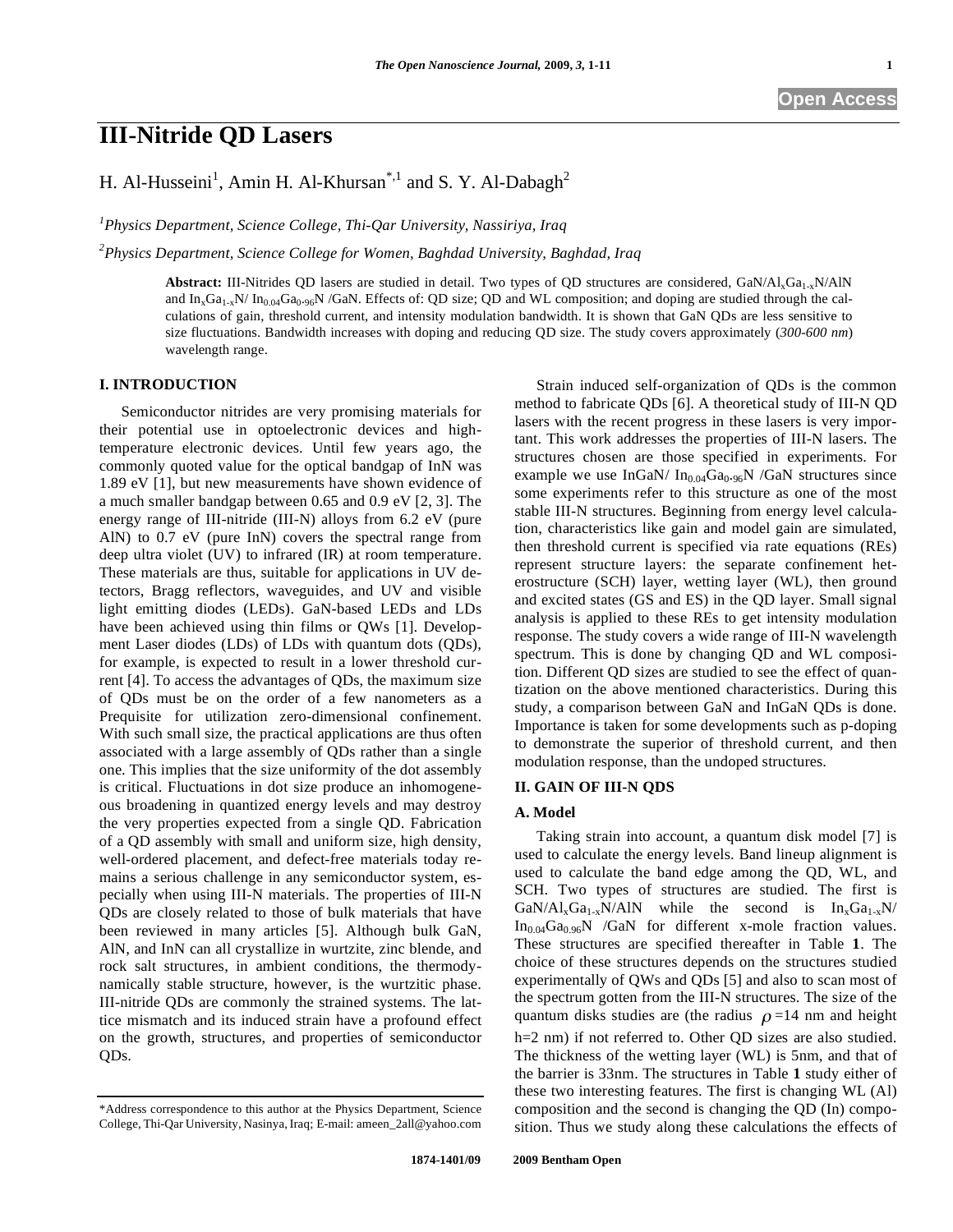#### **2** *The Open Nanoscience Journal, 2009, Volume 3 Al-Husseini et al.*

| <b>OD</b> Structure     | $a$ (cm <sup>2</sup> ) | $N_{tr}$ (cm <sup>-2</sup> ) | <b>OD</b> Structure                           | $a$ (cm <sup>2</sup> ) | $N_{tr}$ (cm <sup>-2</sup> ) |
|-------------------------|------------------------|------------------------------|-----------------------------------------------|------------------------|------------------------------|
| $GaN/Al0.15Ga0.85N/AlN$ | 3.518E-19              | $2.403E+12$                  | $In_{0.13}Ga_{0.87}N/In_{0.04}Ga_{0.96}N/GaN$ | 8.9E-21                | $3.546E+12$                  |
| $GaN/Al0.2Ga0.8N/AlN$   | 1.311E-18              | $4.625E+9$                   | $In_{0.16}Ga_{0.84}N/In_{0.04}Ga_{0.96}N/GaN$ | 5.96E-19               | 2.428E+12                    |
| $GaN/Al0.25Ga0.75N/AlN$ | 3.05E-18               | $1.547E+12$                  | $In_{0.25}Ga_{0.75}N/In_{0.04}Ga_{0.96}N/GaN$ | 1.92E-18               | $2.702E+12$                  |
| $GaN/Al0.3Ga0.7N/AlN$   | 8.022E-18              | $3.023E+12$                  | $In_{0.35}Ga_{0.65}N/In_{0.04}Ga_{0.96}N/GaN$ | 3.49E-18               | $2.04E+12$                   |

**Table 1. The Differential Gain and Transparency Surface Carrier Density of the III-N QDs** 



**Fig. (1).** Gain spectra for: (**a**) GaN/Al<sub>x</sub>Ga<sub>1-x</sub>N/AlN QD structures; (**b**)  $\ln_xGa_{1-x}N/\ln_{0.04}Ga_{0.96}N/GaN$  QD structures. The structures are with (0) acceptors/QD).

QD sizes, QD composition, WL composition, in addition to p-doping of these structures.

Assuming a homogenous strain [7], the energy levels of the structures are calculated. A behavior similar to that of tight binding calculations [2] is seen where the band structure exactly reflects the behavior expected for the local band structure in the region of the QD where the heavy-hole energy levels are reflected to higher energy. It is evidenced experimentally that InGaN/GaN QDs with 3-4nm lateral size have an energy spacing of approximately 100meV [8]. In our work,  $In<sub>0.35</sub>Ga<sub>0.65</sub>N/In<sub>0.04</sub>Ga<sub>0.96</sub>N/GaN structure is studied at$ different QD radii (13, 12, 11, 10 and 9nm, respectively). The energy spacing between the  $1<sup>st</sup>$  two conduction subbands in each size studied is increased with diminishing radius (30, 36, 41, 48 and 59meV, respectively). According to this, one can expect the same energy spacing as in [8] at smaller widths. For  $GaN/Al_{0.25}Ga_{0.75}N/AlN$  which studied at different QD radii, a less level spacing is shown.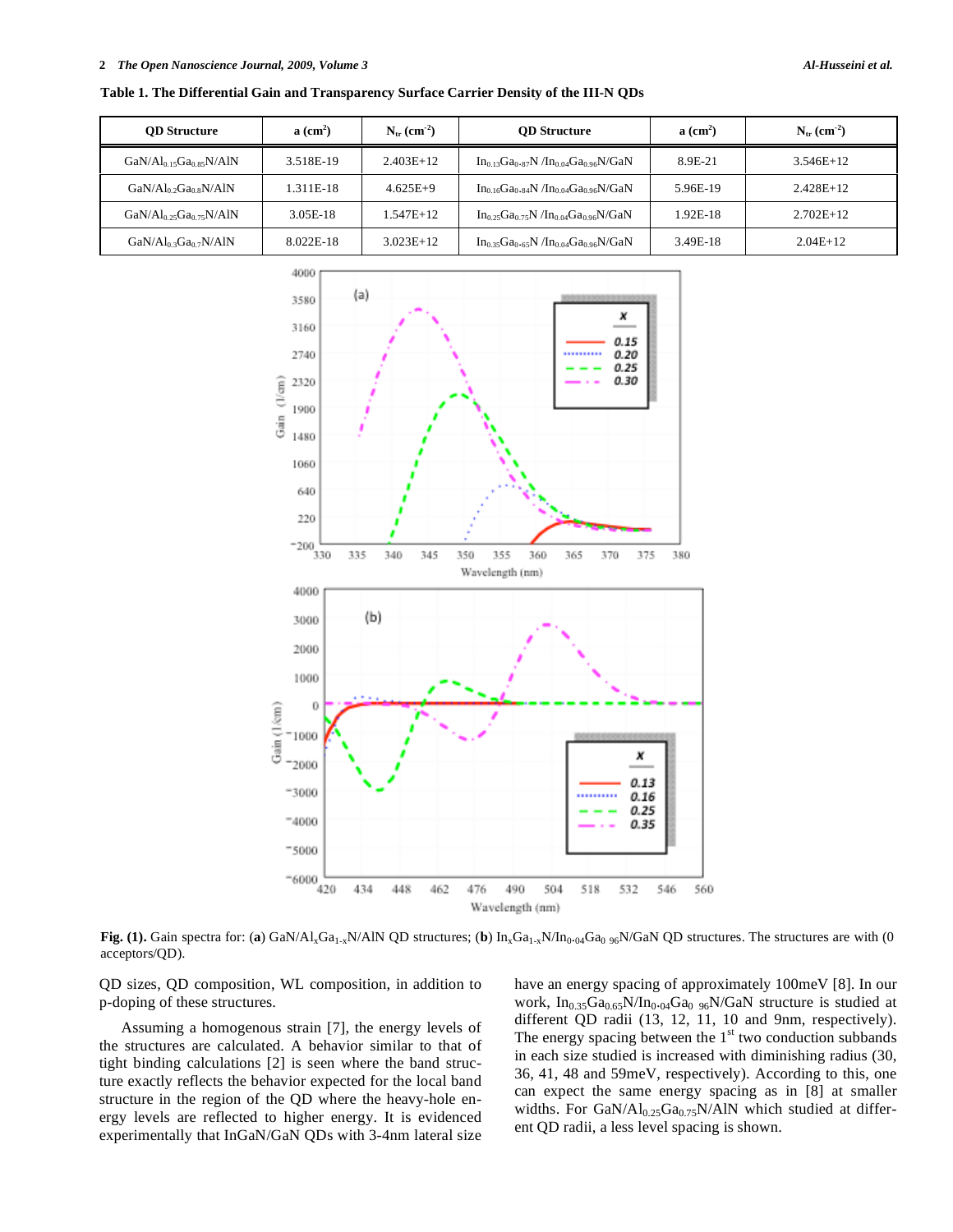Gain is calculated with an inhomogeneous broadening function works as a density of states of self-assembled QDs. A global quasi-Fermi levels including WL is assumed in the QD laser. This model is described well in [7]. The momentum matrix element for wurtzite crystals [1] is used in the gain calculations. Calculations are done at room temperature.

#### **B. Gain Calculations**

Fig. (**1a**) shows the calculated material gain spectra for  $GaN/Al_xGa_{1-x}N/AlN$  QD structure at surface electron densities per QD layer  $(n_{2D})$  10<sup>13</sup>cm<sup>-2</sup>. An increment in the gain and a blue shift in the wavelength (which is between 330- 375 nm) are seen with increasing Al content. Fig. (**1b**) shows gain curves for  $In_xGa_{1-x}N/In_{0.04}Ga_{0.96}N/GaN$  QD structure where gain increases with In composition  $(x)$  in the dot while emitted wavelength shows a red shift. It covers the range 430-540 nm. Photoluminescence emission from InGaN/GaN QDs measured in [8] covers part of these wavelengths. Comparing curves in Figs. (**1a** and **1b**), shows that GaN QDs

have higher gain. The calculated differential gain (*a*) and surface transparency carrier density  $(N<sub>tr</sub>)$  values are listed in Table **1**.

### **C. p-Doping Effect**

Fig. (**2a**) shows the calculated material gain spectra for undoped GaN/Al $_{0.3}$ Ga $_{0.7}$ N/AlN QD structure (dashed curves) at surface electron densities per QD layer ( $n_{2D} = 8.3 \times 10^{12}$ ,  $8.6 \times 10^{12}$ ,  $9 \times 10^{12}$  and  $10^{13}$  cm<sup>-2</sup>). The peak wavelength  $(\lambda_p)$  is blue shifted with increasing  $n_{2D}$ . To get (approximately) the same peak gain value for p-doped structures (solid curves) we use  $(n_{2D} = 3.7 \times 10^{12}, 5.2 \times 10^{12}, 6.3 \times 10^{12})$  $10^{12}$  and  $7.5 \times 10^{12}$  cm<sup>-2</sup>). The p-doped QD laser requires less surface electron density to achieve the same peak gain than the undoped one due to the hole supply from the p-type doping. Fig.  $(2b)$  shows gain curves for doped  $In<sub>0.25</sub>Ga<sub>0.75</sub>$  $N/In_{0.04}Ga_{0.96}N/GaN$  QD structure (solid curves) at surface



Fig. (2). (a) Calculated material gain spectra of  $\text{GaN}/\text{Al}_{0.3}\text{Ga}_{0.7}\text{N}/\text{AlN}$  QD laser for undoped structure (dashed curves) with surface electron densities per QD layer  $n_{2D} = 8.3 \times 10^{12}$ ,  $8.6 \times 10^{12}$ ,  $9 \times 10^{12}$  and  $10 \times 10^{12}$  cm<sup>-2</sup>. Doped structure (solid curves) with surface electron densities per QD layer  $n_{2D} = 3.7 \times 10^{12}$ , 5.2 x 10<sup>12</sup>, 6.3 x 10<sup>12</sup> and 7.5 x 10<sup>12</sup> cm<sup>-2</sup>. (**b**) An undoped In<sub>0.25</sub>Ga<sub>0.75</sub>N/In<sub>0.04</sub>Ga<sub>0.96</sub>N/GaN QD laser (dashed curves) with  $n_{2D}$  = 8 x 10<sup>12</sup>, 10.2 x 10<sup>12</sup>, 12.9 x 10<sup>12</sup> and 14.9 x 10<sup>12</sup> cm<sup>-2</sup> compared with the p-doped ones (solid curves) with  $n_{2D} = 4 \times 10^{12}$ , 6 x  $10^{12}$ , 8 x  $10^{12}$  and  $10^{13}$  cm<sup>-2</sup> are used for the p-doped QD laser.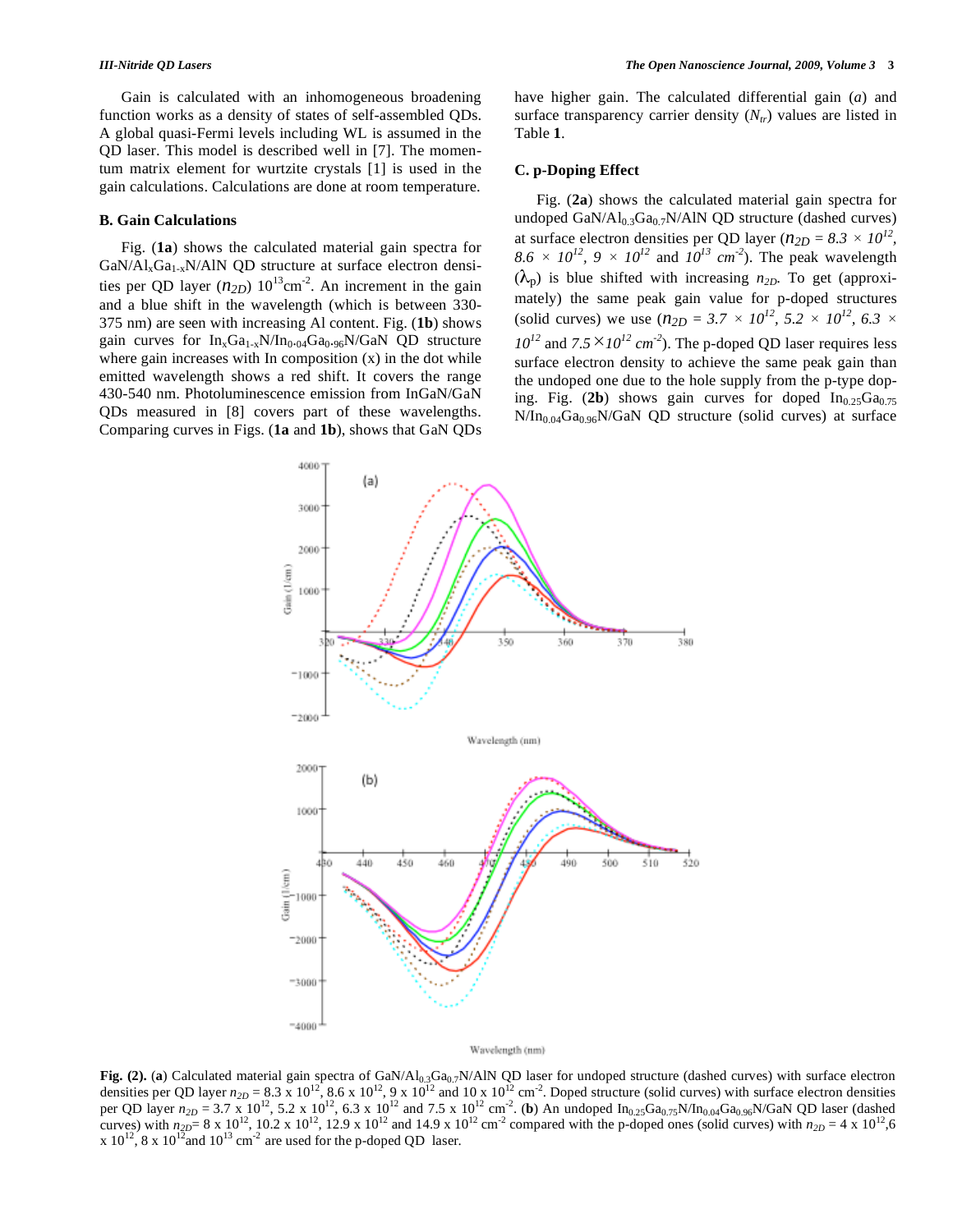

**Fig. (3).** Comparison of gain spectra for  $In<sub>0.35</sub>Ga<sub>0.65</sub>N/ In<sub>0.04</sub>Ga<sub>0.96</sub>N$ /GaN QD laser at  $n_{2D} = 6 \times 10^{12}$  cm<sup>-2</sup> injection surface carrier density and different acc/QD levels.

electron densities per QD layer ( $n_{2D} = 4 \times 10^{12}$ , 6 x  $10^{12}$ , 8 x  $10^{12}$  and  $10^{13}$  cm<sup>-2</sup>) and undoped (dashed curves) ones at  $(n_{2D} = 8 \times 10^{12}, 10.2 \times 10^{12}, 12.9 \times 10^{12}$  and  $14.9 \times 10^{12}$  cm<sup>-1</sup> *2* ). Comparing these curves with those in Fig. (**2a**) shows that we need more electron density to get the same peak for  $In_{0.25}Ga_{0.75}N/In_{0.04}Ga_{0.96}N/GaN$  QD structure while the GaN/AlGaN/AlN p-doped curves shows an obvious red shift not seen in InGaN. III-N QDs needs higher carrier density in comparison with GaAs based QDs [7]; this of course because of a heavier effective masses than the conventional zinc blende crystals. The range of carriers used here  $(\sim 10^{12} 10^{13}$ cm<sup>-2</sup>) same as that used by [9] to attain gain in GaN QWs. Let as check the shift in the peak gain wavelength  $(\lambda_p)$ with surface carrier density. In the structures studied in Figs. (**2a** and **2b**), for both doped and undoped ones, the increment in  $\lambda_p$  with surface carrier density is not more than (0.67-5) nm). This means a low dependence of  $\lambda_p$  on carrier density. Fig. (**3**) compares the gain curves at the same surface carrier density (*n2D* ) for different doping density (acceptors/QD,  $\text{acc}/\text{QD}$ ). At a lower doping density  $(0, 6)$  gain increases faster, then after (12 acc/QD) the increment becomes small with further doping.

#### **D. Homogenous and Inhomogeneous Broadening Effect**

QDs known to have a small size, the practical applications are associated with large assembly of QDs. This implies that the size uniformity of the dot assembly is critical. Fluctuations of dot size produce an inhomogeneous broadening in quantized energy levels and may destroy the very properties expected from a single QD. Thus it is important to study the effect of Inhomogeneous broadening of QDs on gain. Fig. (**4a**) gives the gain variation with the evolution of broadening from homogeneous to inhomogeneous with the assumption of constant temperature. While it maximizes by  $\sim$ 3.5 times for GaN QDs, it maximizes by  $\sim$ 7 times for In-



Fig. (4). Inhomogeneous broadening effect for  $\text{GaN}/\text{Al}_{0.2}\text{Ga}_{0.8}\text{N}/$ AlN (circles) and structures  $In<sub>0.35</sub>Ga<sub>0.65</sub>N/ In<sub>0.04</sub>Ga<sub>0.96</sub>N$  /GaN (squares) on (**a**) peak gain, and (**b**) peak wavelength.

GaN QDs. Fig. (4b) shows  $\lambda_p$  variation with broadening. While InGaN changes by *~40nm*, it is *~15nm* for GaN QDs. From this figure one can see that GaN QDs are less sensitive to size fluctuations than InGaN QDs.

### **E. Q Disk Size Effects**

To study the quantum size effects on the disk, different shapes are studied by changing their radius and height. Then, gain is calculated. Fig. (**5**) shows maximum gain (*gmax*) and  $\lambda_p$  variation with the height of the disk (*h*) for GaN/Al<sub>0.25</sub> Ga<sub>0.75</sub>N/AlN structure at radius ( $\rho =14nm$ ), Fig. (5a), and then with radius at height (*h=2nm*), Fig. (**5b**). It is shown that  $g_{max}$  increases with reducing size ( $\rho$  or *h*). Fig. (6) studies size effects on  $In<sub>0.35</sub>Ga<sub>0.65</sub>N/ In<sub>0.04</sub>Ga<sub>0.96</sub>N/GaN. Both$ Figs. (**5** and **6**) are done at  $(n_{2D} = 8 \times 10^{12} cm^{-2})$  and (6 acc/ QD). In all of these figures it is shown that *gmax* increases with reducing size. An interesting phenomenon is the *gmax* increment in  $GaN/Al_{0.25}Ga_{0.75}N$  QDs when one scales the disk height from *4* to *3nm* which appear in Fig. (**5a**). The gain scales by (18) times increment while all the other cases studied are changes by (1-4) times. This can be explained when one check the number of energy levels. When *h*= 4*nm*  we have (12) levels for CB and (24) levels for VB. When *h*=3 *nm* we have (12) levels for CB and (16) levels for VB. Thus, the number of VB levels is reduced. However, a nar-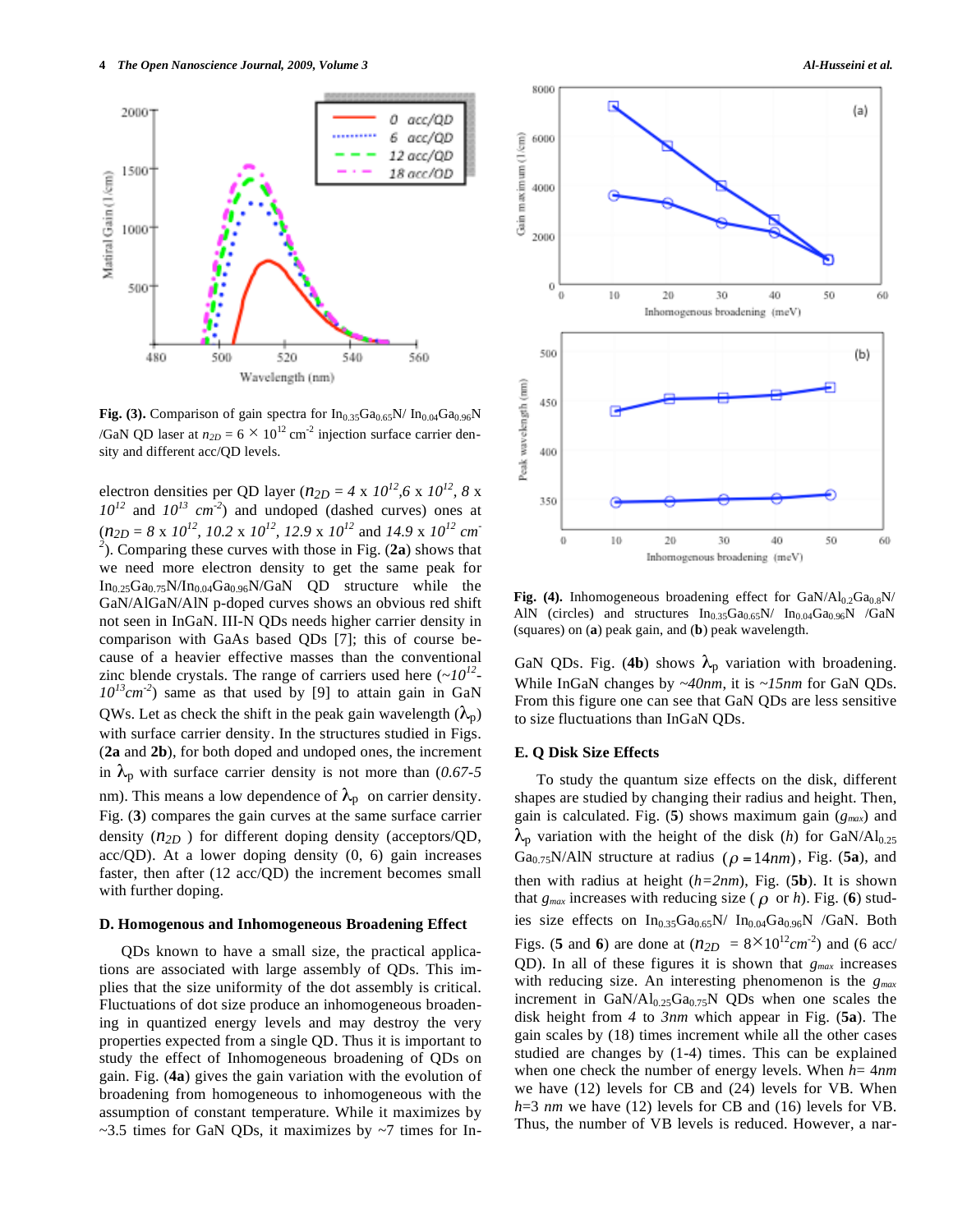

Fig. (5). Gain maximum  $g_{max}$  as a function of disk height (a) and disk radius (**b**) for  $GaN/Al_{0.25}Ga_{0.75}N/AlN$  QD structure. Calculations are done at (6 acc/QD).

row size has a larger separation of subbands, resulting in sharper gain spectra than those of a wider size.

### **III. RATE EQUATIONS MODEL**

The occupation probabilities of QD lasers are modeled in the rate equations (REs) by several authors, for example [10] where the QD is assumed to have only two confined energy states, the ground state (GS) and the excited state (ES). GS have a degeneracy equal 2 while ES has degeneracy equal 4 due to the QD symmetry in the growth plane [7]. We add a RE for the separate confinement heterostructure (SCH) layer to the model, taking into account the Pauli-blocking in the WL, to become have a model includes REs for SCH, WL, GS and ES of QD in addition to the photons Equation. We use this model to calculate threshold current (and then modulation response) for QD structures studied. According to these assumptions in our model, the carriers are injected in the SCH barrier with rate  $(I/q)$ , relax in the WL state with a rate  $(1/\tau_{c,sch})$  (or escape back in the barrier with a rate  $1/\tau_{e,wl}$ ). From the WL they can be captured in the dot. Therefore, the WL state acts as a common reservoir from which the carriers are captured in the ES with rate



**Fig. (6).** Gain maximum  $g_{max}$  as a function of disk height (a) and disk radius (**b**) for  $In<sub>0.35</sub>Ga<sub>0.65</sub>N/In<sub>0.04</sub>Ga<sub>0.96</sub>N/GaN QD structure.$ Calculations are done at (6 acc/QD).

 $(1/\tau_{c,wl})$ , and from the ES to the GS with rate  $(1/\tau_{c,ES})$ . The carriers escape also from the GS back in the ES with rate  $(1/\tau_{e,GS})$  or from the ES back in the WL with rate  $(1/\tau_{e,ES})$ . Carriers can also recombine with radiative (and nonradiative) processes from the SCH, the WL and the various confined states with rates  $(1/\tau_{sr})$ ,  $(1/\tau_{wr})$  and  $(1/\tau_r)$ , respectively. We assume that the stimulated emission can take place only due to recombination between the electron and hole in the GS [10]. The rate of photons emitted out of the cavity is  $(S_p/\tau_p)$ , with  $\tau_p$  the corresponding photon lifetime of the mode and  $S_p$  is the photon occupation probability. The resulting REs system for the carrier occupation probability is as follows: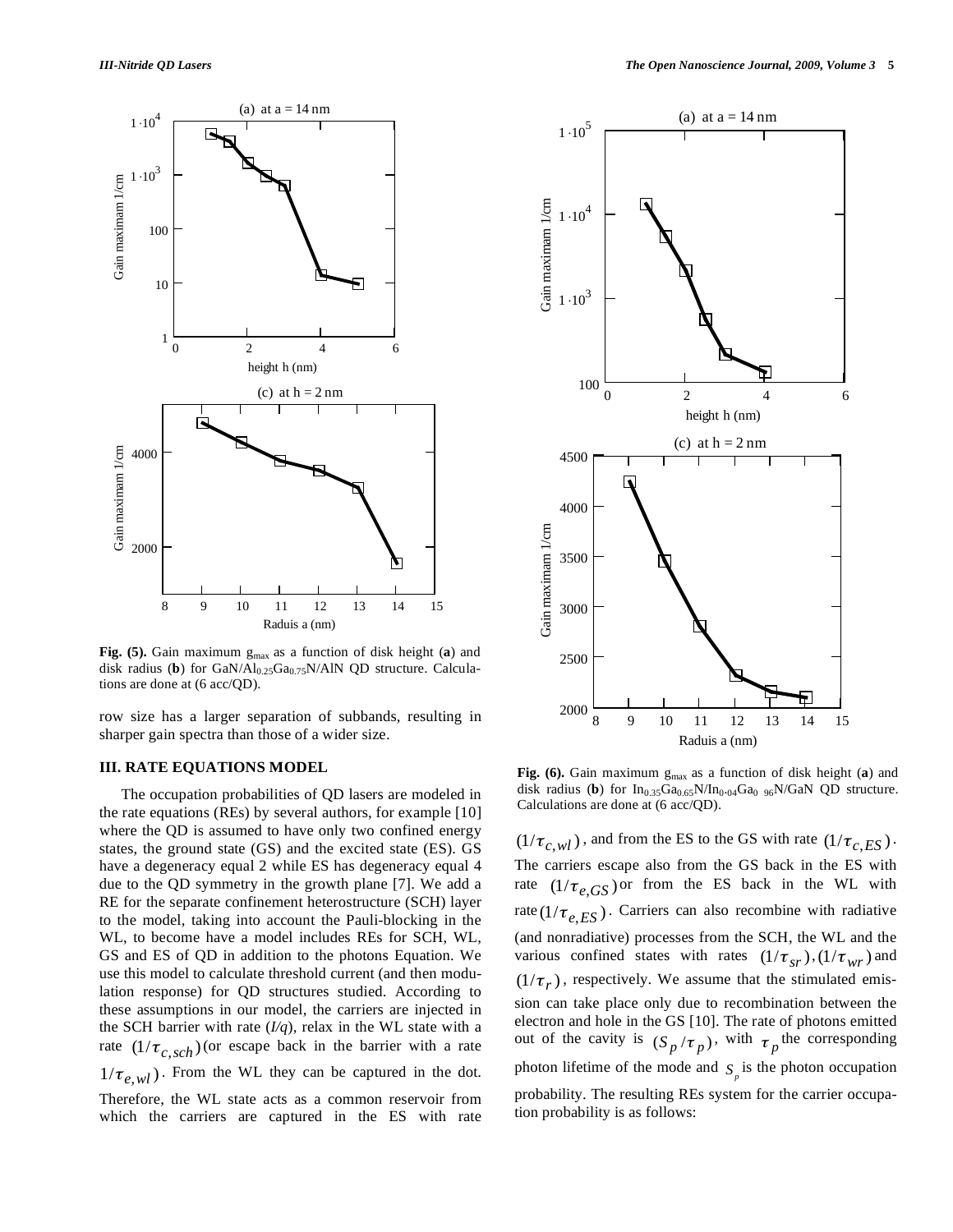**6** *The Open Nanoscience Journal, 2009, Volume 3 Al-Husseini et al.* 

$$
\frac{df_{sch}}{dt} = \frac{I}{q} - \frac{f_{sch}(1 - f_{wl})}{\tau_{c, sch}} + \frac{f_{wl}}{\tau_{e,wl}} - \frac{f_{sch}}{\tau_{sr}} \tag{1}
$$
\n
$$
\frac{df_{wl}}{dt} = \left(\frac{f_{sch}}{\tau_{c, sch}} + \frac{4f_{ES}}{\tau_{e, ES}}\right) \left(1 - f_{wl}\right) - \frac{f_{wl}}{\tau_{e,wl}} - \frac{f_{wl}}{\tau_{c,wl}} \left(1 - f_{ES}\right) - \frac{f_{wl}}{\tau_{wr}} \tag{2}
$$
\n
$$
\frac{df_{ES}}{dt} = \left(\frac{f_{wl}}{4\tau_{c,wl}} + \frac{f_{GS}}{2\tau_{e, GS}}\right) \left(1 - f_{ES}\right) - \frac{f_{ES}}{\tau_{e, ES}} \left(1 - f_{wl}\right) - \frac{f_{ES}}{\tau_{c, ES}} \left(1 - f_{GS}\right)
$$
\n
$$
-\frac{f_{ES}}{\tau_{r}} \tag{3}
$$
\n
$$
\frac{df_{GS}}{dt} = \frac{2f_{ES}}{\tau_{c}} \left(1 - f_{GS}\right) - \frac{f_{GS}}{\tau_{c}} \left(1 - f_{ES}\right) - \frac{f_{GS}}{\tau_{c}} - \nu_{g} \Gamma g_{GS} S_{p} \tag{4}
$$

$$
\frac{\partial G_S}{\partial t} = \frac{\partial f_{ES}}{\tau_{c,ES}} \left( 1 - f_{GS} \right) - \frac{\partial G_S}{\tau_{e,GS}} \left( 1 - f_{ES} \right) - \frac{\partial G_S}{\tau_r} - \nu_g \Gamma g_{GS} S_p \tag{4}
$$

$$
\frac{dS_p}{dt} = v_g \Gamma g_{GS} S_p - \frac{S_p}{\tau_p} + \beta \frac{2f_{GS}}{\tau_r}
$$
\n(5)

The occupation probabilities for the GS and ES are defined as  $f_{GS} = n_{GS}/2N_D$  and  $f_{ES} = n_{ES}/4N_D$ , where  $n_{GS}(n_{ES})$  is the number of electron-hole (e-h) pairs in the  $GS(ES)$ ,  $N_D$  is the total number of QDs,  $g_{GS}$  is the GS gain while the SCH and WL populations and the photon occupation are described by the normalized terms:  $f_{sch} = n_{sch}/N_D$ ,  $f_{wl} = n_{wl}/N_D$ , and  $S_p = n_p/N_D$ , respectively. Note that  $n_p$  is the photon number. *I* is the injection current,  $q$  is the electron charge, and  $\Gamma$  is the confinement factor. In Eq. (5), the last term on the right-hand side  $(\beta 2 f_{GS}/\tau_r)$  represents the rate of photons emitted by spontaneous emission coupled into the lasing mode. The size inhomogeneity of the dots is also included through the expression of the capture and escape times; in Eqs. (1-4) these time constants are given by Eq. (6) [11] at the bottom of the page.

 $\tau_{c,sch}$ ,  $\tau_{c,wl}$ , and  $\tau_{c,ES}$  are the average capture times from the SCH to the WL, from the WL to the ES and from the ES to the GS, respectively, with the hypothesis that the final state is empty. The emission times  $\tau_{e,GS}$ , and  $\tau_{e,ES}$ 

are the escape from the GS back in the ES and the escape from the ES back in the WL.  $\tau_o^{-1}$  is the relaxation rate when the level state is unoccupied, i.e.,  $f = 0$ . As  $f$  approaches 1 the relaxation rate decreases, resulting in the occupation of the upper level. Furthermore, at room temperature and before reaching stimulated emission the system must converge to a quasi-thermal equilibrium characterized by a Fermi distribution of the carriers in all the states. To ensure this convergence the carrier escape times are related to the carrier capture times as in Eq. (7) [11], which appears in bottom of this page.

With  $S_1$  and  $S_2$  are the degeneracy of the GS and ES levels,  $E_{GS}$ ,  $E_{ES}$  and  $E_{wl}$  are the energies of the GS, ES and the first WL level, respectively. In the above expressions  $N_d$  is the density of QDs per unit area,  $N_w$  is the number of QD layers and  $H<sub>b</sub>$  is the total thickness of the SCH.  $\rho_{wl_{\text{eff}}}(\rho_{\text{sch}})$  is the density of states per unit area (volume) in the WL (SCH). They are given by Eq. (8) [11] which appears at the bottom of the page.

$$
\tau_{c,sch}^{-1} = \left(I - f_{wl}\right)\tau_{c0,sch}^{-1}, \tau_{c,wl}^{-1} = \left(I - f_{ES}\right)\tau_{c0,wl}^{-1}, \tau_{c,ES}^{-1} = \left(I - f_{GS}\right)\tau_{c0,ES}^{-1},
$$
\n
$$
\tau_{e,GS}^{-1} = \left(I - f_{ES}\right)\tau_{e0,GS}^{-1}, \tau_{e,ES}^{-1} = \left(I - f_{wl}\right)\tau_{e0,ES}^{-1}
$$
\n
$$
\tau_{e,GS} = \tau_{c,ES}\frac{s_{I}}{s_{2}}e^{\frac{E_{ES} - E_{GS}}{K_{B}T}}, \tau_{e,ES} = \left(\frac{N_{d}s_{I}}{\rho_{wl_{df}}}\right)\tau_{c,wl}e^{\frac{E_{wl} - E_{ES}}{K_{B}T}},
$$
\n
$$
\tau_{e,wl} = \left(\frac{\rho_{wl_{cg}}N_{w}}{\rho_{sch}H_{b}}\right)\tau_{c,sch}e^{\frac{\Delta E_{wl,wl}}{K_{B}T}}
$$
\n
$$
\rho_{wl_{eff}} = \frac{m_{ewl}K_{B}T}{\pi\hbar^{2}}, \qquad \rho_{sch} = 2\left(\frac{2m_{esch}\pi K_{B}T}{\hbar^{2}}\right)^{3/2}
$$
\n(8)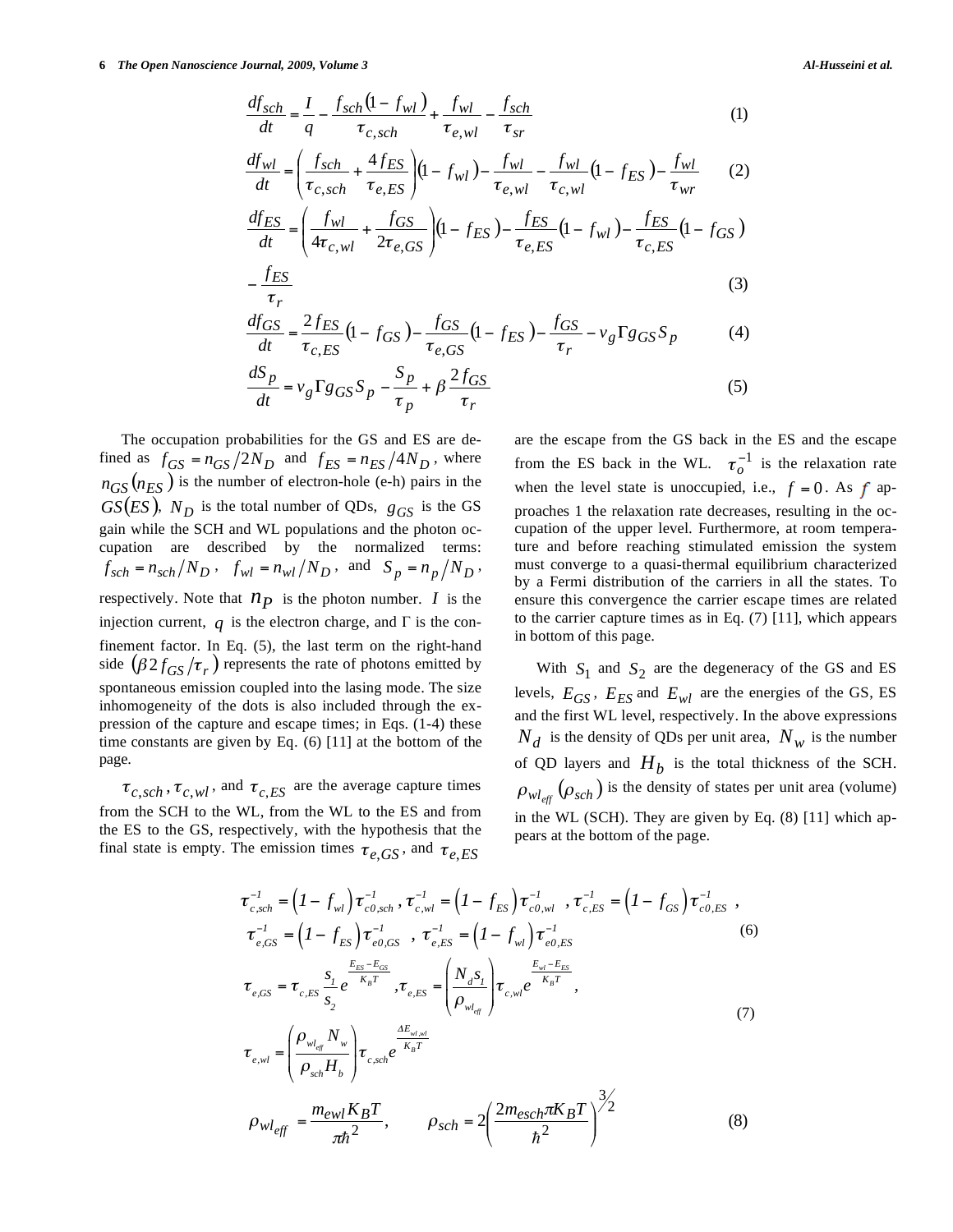

**Fig. (7).** (a) and (b) The threshold current density  $J_{th}$  as a function of the SCH thickness *Lsch* .

REs (1)-(4) are solved analytically, at steady state by setting all time derivatives to zero, to get analytical expression for the threshold current density. The small-signal solution [12, 13] for these REs is done thereafter to get a relation for the intensity modulation response.

#### **IV. THRESHOLD CURRENT**

Table **2** reports the parameters of the QD material and the laser cavity under investigation. The QD material parameters are corresponds to those of an InGaN/InGaN/GaN and

## **Table 2. Parameters of the QD Material and Laser [10]**

GaN/AlGaN/AlN QD material systems. Dependence of threshold current density  $(J_{th})$  on the thickness of SCH layer ( $L_{sch}$ ) is shown in Fig. (**7a** and **7b**).  $J_{th}$  is shown to have a minimum at some value of  $L_{sch}$ . GaN structures studied in Fig. (**7a**) depend on changing WL composition.  $J<sub>th</sub>$  accounts from REs model depends on occupation probabilities of WL and SCH. III-N structures have high threshold current. This high threshold current for N-containing laser is also measured experimentally for InGaAsN QD laser  $(577 \text{ A/cm}^2)$  [14], which is in the same range of our calculations seen in Figs. (**7a** and **7b**). While in Fig. (**7b**)  $J_{th}$  decrease with increasing in composition, in Fig. (**7a**) the picture is not in this simplest arrangement.  $J_{th}$  decreases first with Al composition then it increases. Table **1** gives an explanation of this picture where the transparency surface carrier density have the same arrangement appear in Fig. (**7a**).

# **A. p-Doping Effect**

Fig. (8a and 8b) shows  $J_{th}$  versus SCH thickness for  $GaN/Al_{0.15}Ga_{0.85}N/AlN$  and  $In_{0.16}Ga_{0.84}N$  / $In_{0.04}Ga_{0.96}N/GaN$ structures at different doping densities. The interesting feature can be seen is the  $J_{th}$  reduction with doping. The optimum values are stated in Table **3**. It is shown that increasing doping from 0 to 18 acceptors reduces  $J_{\mu}$  by ~ 7 times for  $In<sub>0.16</sub>Ga<sub>0.84</sub>N$  and 3 times for GaN QDs and the minimum *Lsch* reduces by *4nm*. One must note that we chose these two structures with higher threshold and the GaN structure chosen have threshold higher than that of InGaN chosen as seen in Fig. (**7**). The modal gain spectra for GaN QDs are shown in Fig.  $(9a)$  while  $In<sub>0.35</sub>Ga<sub>0.65</sub>N$  spectra are shown in Fig. (**9b**). Factors are taken from Table **2**. The optical confinement factor  $(\Gamma)$  is calculated for these structures as (0.026) for GaN and (0.030) for InGaN QDs. In Fig. (**9a**) the maximum modal gain of the GaN/Al $_{0.3}$ Ga $_{0.7}$ N/AlN QD laser is 110 cm-1 (11 cm-1 per QD layer) at the wavelength of *349 nm*. In Fig. (9b) the peak modal gain is  $14 \text{ cm}^{-1}$  at the lasing wavelength of *509 nm* for  $In<sub>0.35</sub>Ga<sub>0.65</sub>N/ In<sub>0.04</sub>Ga<sub>0.96</sub>N/GaN$ QD laser. These high maximum modal gain values are achievable due to p-type doping with ten layers of QDs. The higher  $\Gamma$  value for InGaN contributes in its lower  $J_{th}$  and higher model gain. A modal gain of  $20 \text{ cm}^{-1}$  is measured for

| <b>OD Material Parameters</b>                      | <b>Laser Parameters</b>                                             |
|----------------------------------------------------|---------------------------------------------------------------------|
| Diffusion in SCH, $\tau_{\text{c sch}} = 1$ ps     | Active region length, $L = 900$ nm                                  |
| SCH recombination, $\tau_{sr}$ = 4.5 ns            | Active region width, $W = 0.1 \mu m$                                |
| WL recombination, $\tau_{wr} = 3$ ns               | Number of QD layers, $N_w = 10$                                     |
| Capture from WL to ES, $\tau_{\text{c,wl}} = 1$ ps | QD density per unit area, $N_d = 5 \times 10^{12}$ cm <sup>-2</sup> |
| Capture from ES to GS, $\tau_{cFS}$ = 7 ps         | Internal loss, $\alpha_{\text{int}} = 3$ cm <sup>-1</sup>           |
| ES and GS recombination, $\tau_r$ = 2.8 ns         | Spontaneous emission factor, $\beta = 10^{-4}$                      |
| Inhomogeneous broadening (Gaussian FWHM) 50 meV    |                                                                     |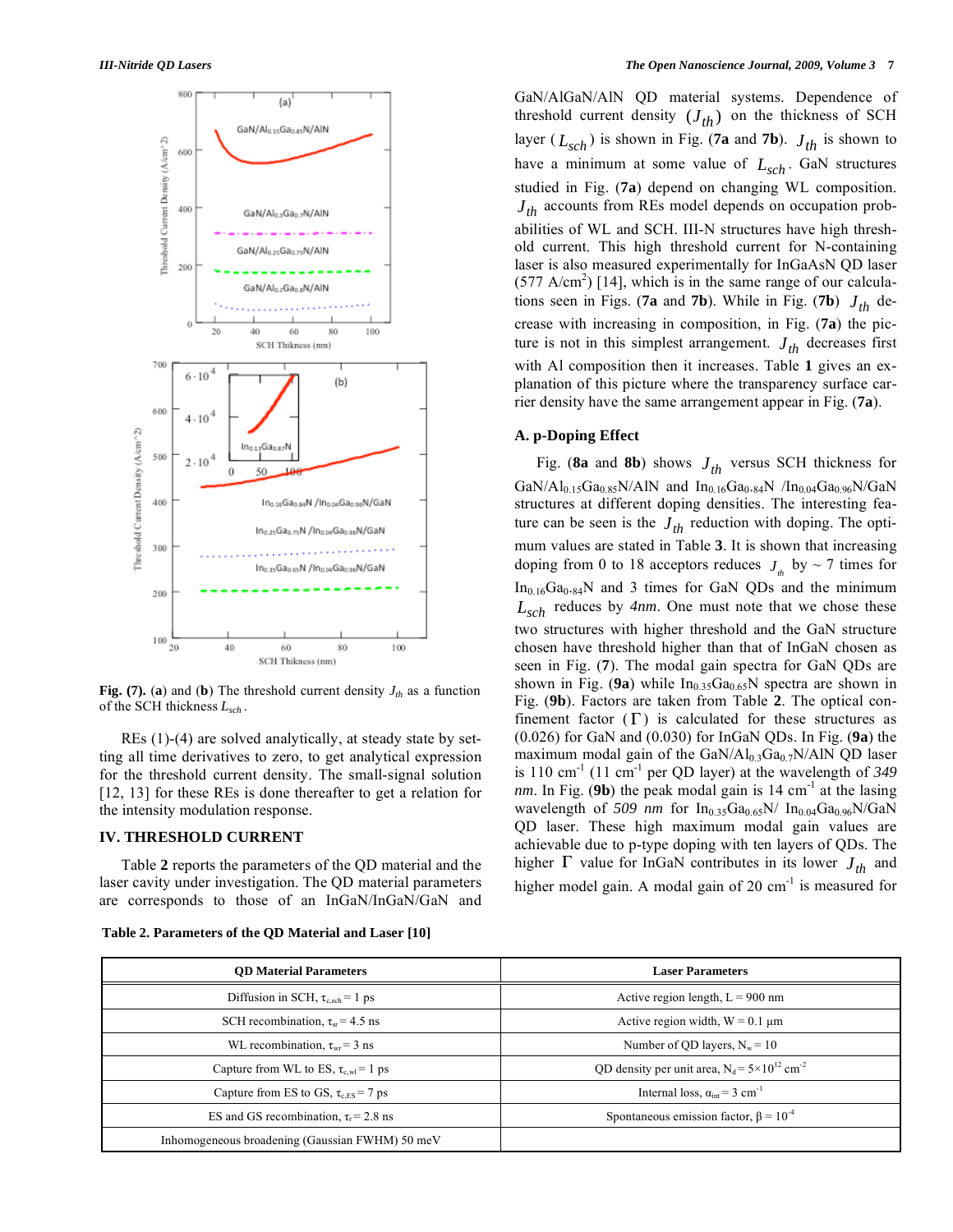

**Fig. (8).** Threshold current density as function thickness of SCH for (a) doped GaN/Al<sub>0.15</sub>Ga<sub>0.85</sub>N/AlN QD structure (**b**) doped  $In<sub>0.16</sub>Ga<sub>0.84</sub>N/In<sub>0.04</sub>Ga<sub>0.96</sub>N/GaN QD structure.$ 

InAs/InGaAs [7] at  $\lambda_p$ =1288nm, and calculated to be 28 cm<sup>-1</sup> for InAs/GaAs at  $\lambda_p=0.96$ eV [11]. So, compared with these results it is shown to be acceptable as one appreciates GaN to GaAs materials.

|  |  |  | Table 3. Effect of Doping on the Threshold Current Density |  |  |
|--|--|--|------------------------------------------------------------|--|--|
|--|--|--|------------------------------------------------------------|--|--|



**Fig. (9).** Calculated net modal gain spectra of a p-doped (**a**)  $GaN/Al_{0.3}Ga_{0.7}N/AlN$  QD laser (**b**)  $In_{0.35}Ga_{0.65}N/$   $In_{0.04}Ga_{0.96}N/GaN$ QD laser, at various surface electron densities per QD layer.

# **V. INTENSITY MODULATION RESPONSE**

Applying small signal response on the REs model, intensity modulation (IM) for III-N QDs is studied. Quantum size

| $GaN/Al_{0.15}Ga_{0.85}N/AlN$ |                                |               | $In_{0.16}Ga_{0.84}N/In_{0.04}Ga_{0.96}N/GaN$ |                                |                      |  |
|-------------------------------|--------------------------------|---------------|-----------------------------------------------|--------------------------------|----------------------|--|
| Acc/OD                        | $J_{th}$ (KA/cm <sup>2</sup> ) | $L_{SCH}(nm)$ | Acc/OD                                        | $J_{th}$ (KA/cm <sup>2</sup> ) | $L_{\text{SCH}}(nm)$ |  |
| $\Omega$                      | 0.552                          | 40            | $\mathbf{0}$                                  | 0.429                          | 29                   |  |
| 6                             | 0.314                          | 40            | 6                                             | 0.179                          | 28                   |  |
| 12                            | 0.226                          | 38            | 12                                            | 0.091                          | 28                   |  |
| 18                            | 0.188                          | 40            | 18                                            | 0.063                          | 25                   |  |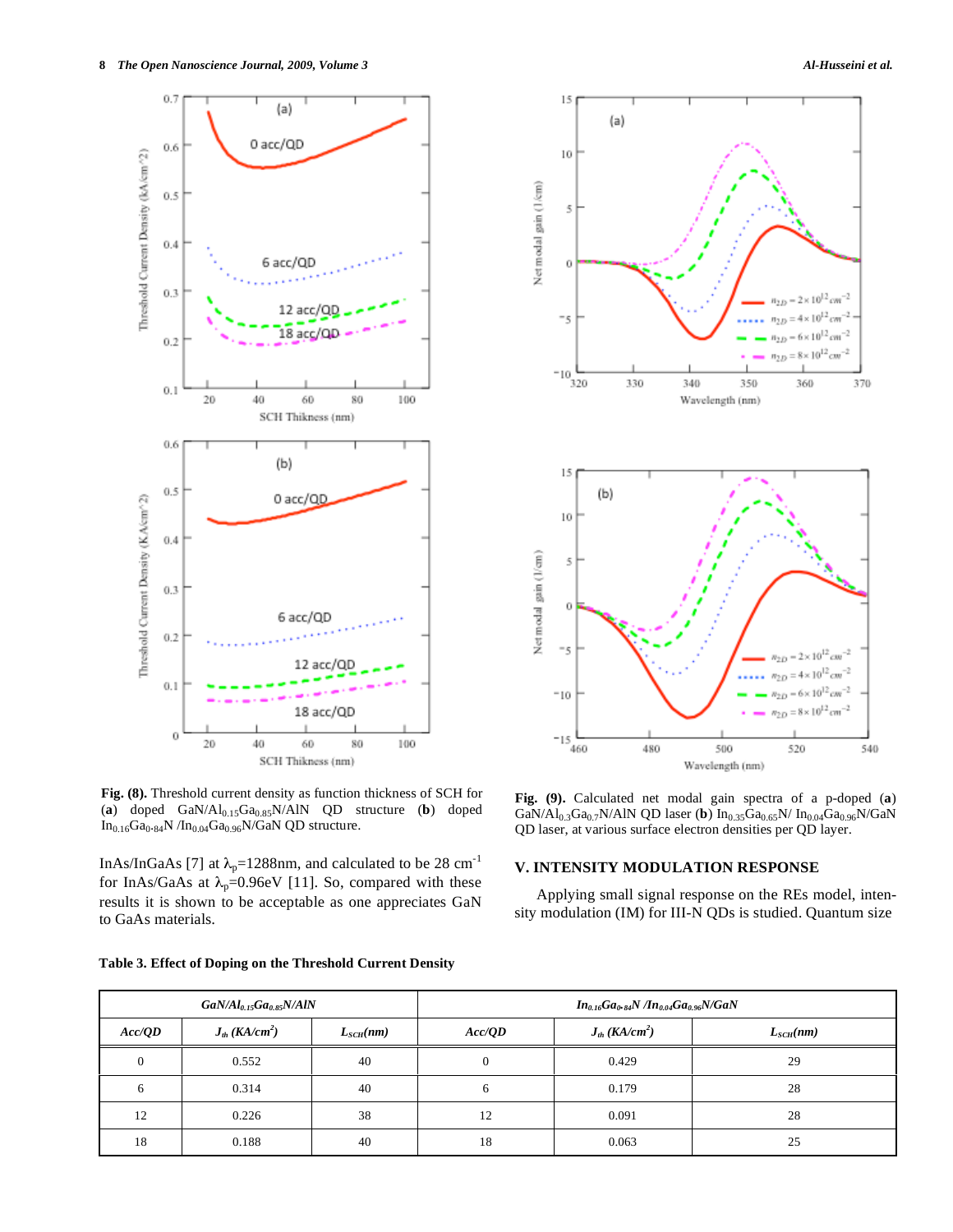



**Fig. (10).** IM response at various indicated sizes for (**a**) disk radius at  $\rho = 14$  *nm* and (**b**) disk height at  $h = 2$  *nm* for  $GaN/Al<sub>0.25</sub>Ga<sub>0.75</sub>N/AlN QD structure. Calculations are done.$ at (6 acc/QD).

effects on IM response are shown in Figs. (**10a** and **10b**) for GaN/Al<sub>0.25</sub>Ga<sub>0.75</sub>N/AlN. As seen from Fig. (10a), the bandwidth (*BW*) increases with height until  $h = 2.5$ *nm* then damping increases, while it increases with longer radius as in Fig. (**10b**). A similar behavior is seen for InGaN structure (not seen here). Fig. (**11a**) shows the dependence of the IM response on the capture time from WL to excited state  $(\tau_{c,sch})$ . It shows that it increases *BW* and  $f_R$  then, they are reduced for longer  $\tau_{c,sch}$  times (3*ns*). Fig. (11b)

**Fig. (11).** (**a**) Dependence of the intensity modulation response on  $\tau_{c, self}$  of GaN/Al<sub>0.2</sub>Ga<sub>0.8</sub>N /AlN QD laser. (**b**) Intensity modulation response for different  $f_R$  and  $\tau_{c,wl}$ . Both plots with 1.5 *mW* output power.

examine the same dependence in (a) for various values of capture time  $\tau_{c,wl}$ . Both plots taken at output power  $P_{out}=1.5$  *mW*. Fig. (11b) shows the importance of  $\tau_{c,wl}$ where a longer capture time of WL shown to give *BW* smaller than  $f_R$  where a premature roll off in the IM response is shown. In Fig. (**12**) we plot the IM response at different levels of p-doping for (a)  $GaN/Al_{0.15}Ga_{0.85}N/AlN$  and (b)  $In<sub>0.16</sub>Ga<sub>0.84</sub>N/In<sub>0.04</sub>Ga<sub>0.96</sub>N/GaN QD lasers, respectively. It$ is shown that the bandwidth increases with doping. But, after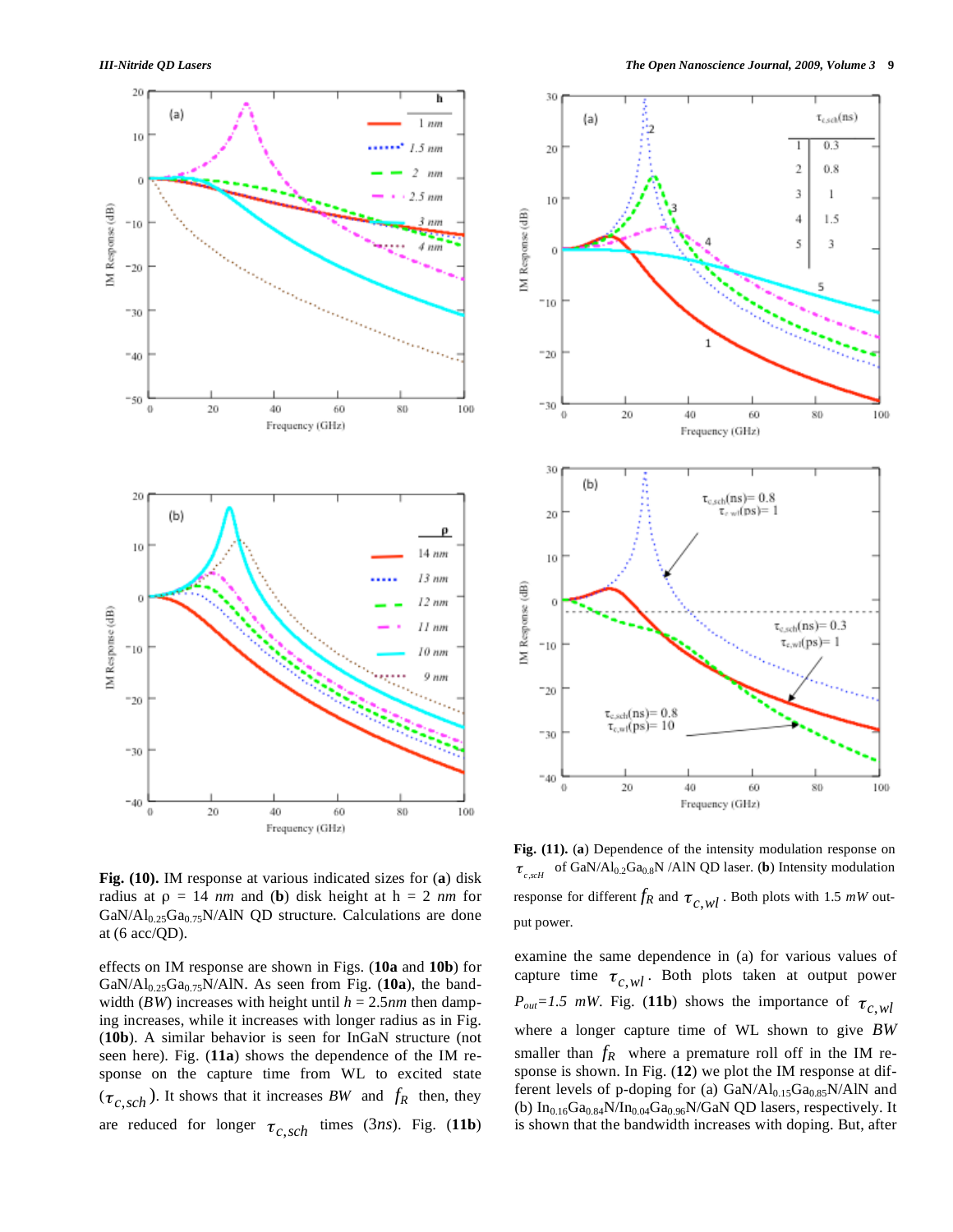| <b>Doping</b><br>(Acc/QD) | BW(GHz)                 |                                               |  |  |
|---------------------------|-------------------------|-----------------------------------------------|--|--|
|                           | $GaN/Al0.15Ga0.85N/AlN$ | $In_{0.16}Ga_{0.84}N/In_{0.04}Ga_{0.96}N/GaN$ |  |  |
|                           | 40.6                    | 30.8                                          |  |  |
| 6                         | 42.9                    | 36.8                                          |  |  |
| 12                        | 43.7                    | 39.2                                          |  |  |
| 18                        | 44                      | 39.6                                          |  |  |



**Fig. (12).** Dependence of the intensity modulation response on pdoping effect of (**a**)  $GaN/Al<sub>0.15</sub>Ga<sub>0.85</sub>N/AlN$  QD laser and (**b**)  $In<sub>0.16</sub>Ga<sub>0.84</sub>N/In<sub>0.04</sub>Ga<sub>0.96</sub>N/GaN QD laser.$ 

(12 acc/QD) the increment is not of considerable importance. So it is important to make doping until this level, in applications require high speed, when these structures are used. Table **4** summarizes bandwidth characteristics for these stuctures. Where the bandwidth increase from *40* to *44 GHz* for GaN QDs and from *30* to *39 GHz* for InGaN QDs. While Ledentsov *et al.* [4] measured *59GHz* bandwidth for GaAs QD laser emitting at *960nm*, Kuntz *et al.* [15] measured *1.8GHz* bandwidth increament for InGaAs QD laser emitting at  $1.3 \mu m$  with  $5x10^{17}$  cm<sup>-3</sup> p-doping which is the same range of increment in our structures.

### **VI. CONCLUSIONS**

This work studies the performance of III-N QD lasers. Two types of structures are studied:  $GaN/Al_xGa_{1-x}N/AlN$  and  $In_xGa_{1-x}N/ In_{0.04}Ga_{0.96}N$  /GaN. Gain is studied for these structures where GaN QDs shown to be stands against inhomogeneous broadening than InGaN QDs. Modal gain shown to be higher for InGaN due to higher confinement. Threshold current shown to be reduced with doping while the intensity modulation bandwidth shown to increase with it. For both threshold current and bandwidth it is shown that doping is active until some value then the increment is not so important. The study covers (300-600 nm) wavelength ranges.

#### **REFERENCES**

- [1] Chuang, S.L. Optical properties of strained wurtzite GaN quantumwell lasers. *IEEE J. Quantum Electron.*, **1996**, *32*, 1791.
- [2] Schulz, S.; Czycholl, G.; Schumacher, S. Spin-orbit coupling and crystal-field splitting in the electronic and optical properties of nitride quantum dots with a wurtzite crystal structure. arXiv:0802.2436v1 [cond-mat.mtrl-sci], **2008**.
- [3] Suihkonen, S. Ph.D. Thesis, Helsinki University of Technology, Fabrication of InGaN quantum wells for LED applications, **2008**. http://lib.tkk.fi/Diss/2008/ISBN 9789512292875,
- [4] Ledentsov, N. N.; Hopfer, F.; Bimberg, D. High-speed quantumdot vertical cavity surface emitting lasers. *Proc. IEEE*, **2007**, *95*, 1741.
- [5] Steiner, T. *Semiconductor nanostructures for optoelectronic applications*. Artech House Inc: Norwood, USA, **2004**.
- [6] Bartel, T.; Dworzak, M.; Hoffmann, M.; Strittmatter, A.; Bimberg, D. Recombination dynamics of localized excitons in InGaN quantum dots. *Appl. Phys. Lett.,* **2004**, *85*, 1946.
- [7] Kim, J.; Chuang, S. L. Theoretical and experimental study of optical gain, refractive index change, and linewidth enhancement factor of p-doped quantum-dot lasers. *IEEE J. Quantum Electron.,* **2006**, *42*, 942.
- [8] Kerstnikov, I. L.; Strassburg, M.; Strittmatter A.; Ledentsov, N.N.; Christen, J.; Hoffmann, A.; Bimberg, D. Direct evidence of nanoscale carrier localization in InGaN/GaN structures grown on Si substrates. *Jpn. J. Appl. Phys.,* **2003**, *42*, L1057.
- [9] Park, S. H.; Ahn, D.; Chuang, S. L. Electronic and optical properties of a- and m- plane wurtzite InGaN-GaN quantum wells. *IEEE J. Quantum Electron.*, **2007**, *43*, 1175.
- [10] Fiore, A.; Markus, A. Differential gain and gain compression in quantum-dot lasers. *IEEE J. Quantum Electron.*, **2007**, *43*, 287.
- [11] Gioannini, M.; Montrosset, I. Numerical analysis of the frequency chirp in quantum-dot semiconductor lasers. *IEEE J. Quantum Electron.*, **2007**, *43*, 941.
- [12] Coldren, L.A.; Corzine, S.W. *Diode lasers and photonic integrated circuits*. John Wiley & Sons: New York, USA, **1995**.